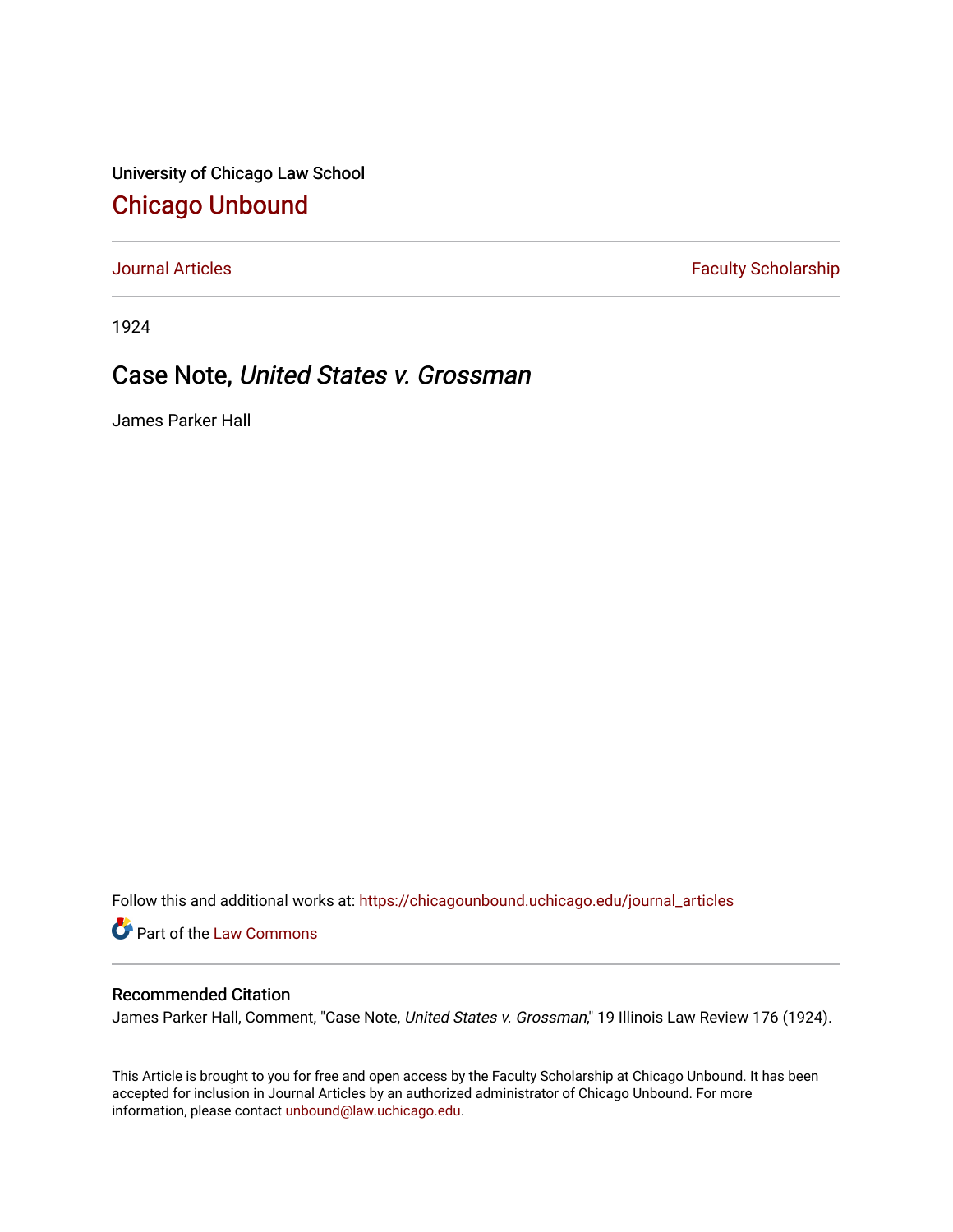the present plaintiff is concerned. The vice-president in this particular case brought in from the outside certain of the stolen bonds and attached them to this draft. The defendant bank did not own these bonds or really undertake to sell them. The vice-president was not really acting for the bank in the matter. He took advantage of his' position, and the opportunities it afforded, to make a purely personal act appear as the act of the bank. If anyone had been misled by this appearance a suitable remedy could be had, but it is difficult to see how it harmed the plaintiff any more than the other transactions.<sup>2</sup>

A petition for certiorari was dismissed by the Supreme Court.

The most recent case in the Supreme Court of the United States is *Curtis, Collins & Holbrook Co. v. United States,3* which charged the principal with the knowledge of the agent through whom the benefits in question were acquired.<sup>4</sup>

## FLOYD R. MECHEm.

CONSTITUTIONAL LAW-SEPARATION OF POWERS-POWER OF PRESIDENT TO PARDON CRIMINAL CONTEMPT.-The case of *United States v. Grossman,'* decided May 15, considers at large the mooted question of the power of an American executive to pardon a criminal contempt committed against a court of general jurisdiction. The precise point at issue was, of course, the power of the President, but, in the absence of controlling special provisions of state constitutions, the same considerations seem applicable to the power of a governor, and this was assumed by Judge Carpenter who wrote the opinion (Wilkerson, J., concurring). On a bill filed by the United States an order authorized by the Volstead Act had been issued by the court, temporarily restraining the defendant from selling liquor in violation of the act. For disobedience of this order the defendant was found guilty of contempt, fined \$1,000, and ordered imprisoned for a year. The President having pardoned the imprisonment, the court denied that he had this power.

Judge Carpenter's opinion is strong and elaborate. Its outline is as follows: The power expressly given to the President by the Constitution<sup>2</sup>-"to grant reprieves and pardons for offenses against the United States, except in cases of impeachment"-is confined to offenses declared to be such by Congress. Offenses against the federal courts, punishable as contempts (even though classified as "criminal" contempt as contrasted with "civil" contempt whose

2. Cases cited from the state courts, upon the "sole actor" rule, were<br>Cook v. American Tubing Co. 28 R. I. 41, 65 Atl. 641, 9 L. R. A. (N. s.) 193;<br>First Nat. Bank v. Burns 88 Ohio St. 434, 103 N. E. 93, 49 L. R. A. (N. s

3. 262 U. S. 215, 43 Sup. Ct. 570.<br>4. There is elaborate discussion in the opinion and notes in Brookhouse<br>v. Union Publishing Co. 73 N. H. 368, 62 Atl. 219, 2 L. R. A. (N. s.) 993,<br>111 Am. St. R. 623, 6 Ann. Cas. 675.

1. (N. D. Ill. E. Div. 1924) ... Fed. ....

2. (Art. II See. 2.)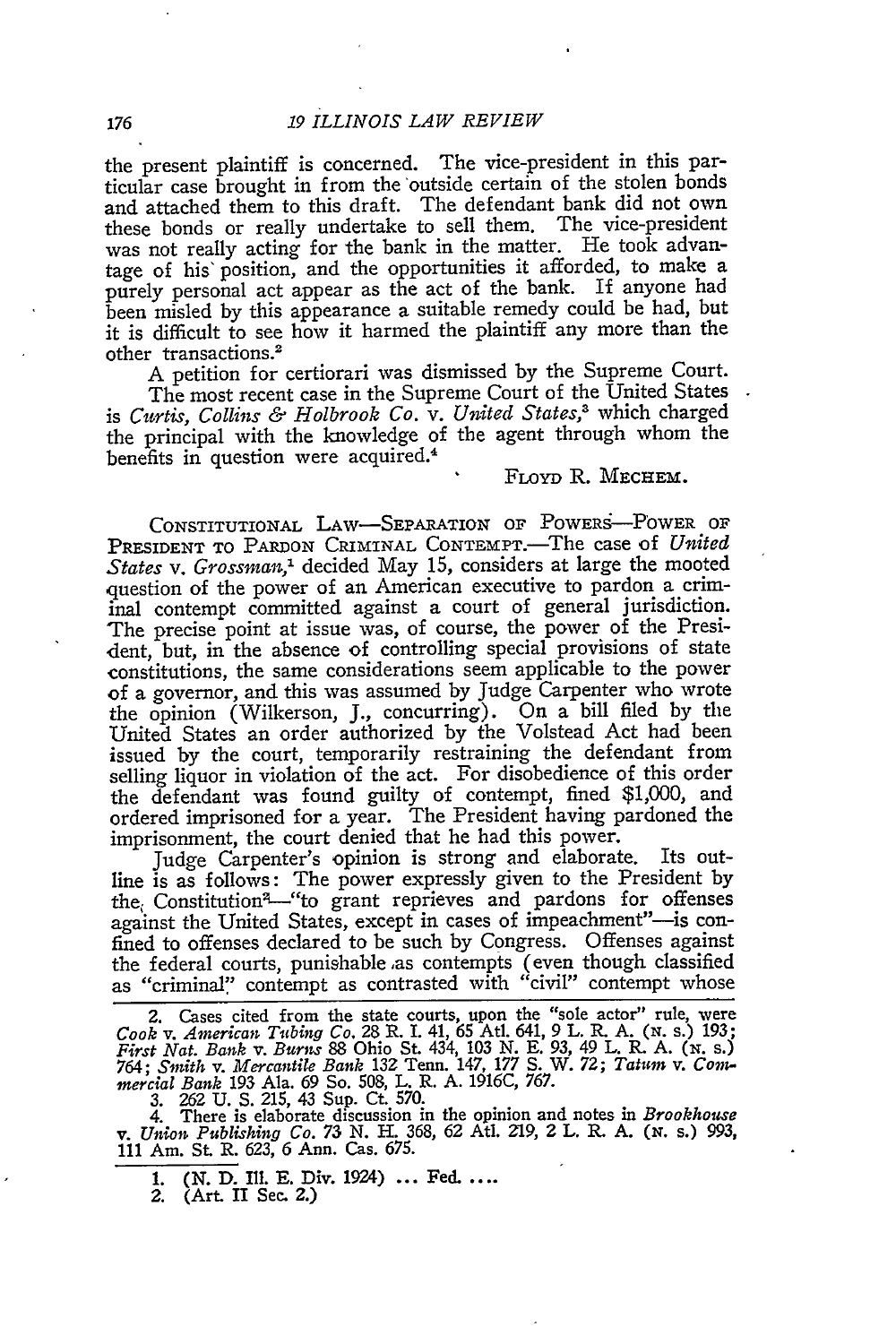purpose is remedial for litigants), are not offenses against the United States within the meaning of any of the constitutional provisions concerning methods of punishing crime, and, under the doctrine of separation of powers, cannot be held to be included within the pardoning power of the President. lature, for instance, could not be pardoned by the executive, as this would tend to deprive the legislature of effective power to discharge its duties when interfered with by offenders.3 Similarly the punishment of contempts against the courts cannot be interfered with by the executive without jeopardizing the independence of the judiciary in securing obedience to and respect for their proceedings. Various opinions of the attorney general upholding the presidential power to pardon contempt<sup>4</sup> are held erroneous, and several state decisions supporting a similar gubernatorial power are also distinguished or condemned. $5$  Against the power to pardon are cited *Taylor v. Goodrich,6* and strong, fully reasoned dicta in Re *Nez'itt,7* and *State v. Verage.3* From the two later cases extensive quotations -are made with approval, and their reasoning is in the main adopted by Judge Carpenter, especially that of the Wisconsin case that the power to pardon properly extends only to offenses against laws which the pardoning power has a duty to execute. The executive has a duty to prevent ordinary crime ("to see that the laws be executed") and so may pardon it; but be owes no duty to administer justice, to keep order in the court room, to compel the attendance of witnesses and jurors, or to enforce obedience to orders of the court. The courts alone are charged with these, they alone declare in contempt persons who interfere with these duties, and alone should be allowed to remit the punishment for such contempts.

It is expected that this decision will be reviewed by the Supreme Court in habeas corpus proceedings at the October term, 1924. It may not be improper, meanwhile, to suggest some reasons for differing with the view of the lower court. Whatever weight may be given to historical and technical arguments, the strongest objection to the pardoning power of the executive must be one of policythat it tends to deprive the courts of a power needed to protect their work and preserve their prestige, and so should be denied to the executive within the American doctrine of separation of powers. Obviously the strength of this argument depends upon the purposes sought by contempt proceedings. These may be of at least three classes: (1) To secure private rights in litigation. (2) To protect the courts in the process of adjudication. (3) To assist in the administration of public law, criminal or administrative.

- 
- 
- 

Quoting the argument to this effect in *Story* "Comm. on Const." (5th ed.) II sec. 1503.

<sup>4. (1841) 3</sup> **Op.** Atty. Gen. 622; (1845) 4 ibid. 458; (1852) 5 ibid. 579.

<sup>5.</sup> See *Sharp v. State* (1899) 102 Tenn. 9; Ex parte *Hickey* (Miss. 1845) 4 Sm. & Marsh. 751; *State v. Sauvinet* (1872) 24 La. Ann. 119. *6.* (1897) 25 Tex. Civ. App. 109. 7. (8th C. A. 1902) 117 Fed. 448. 8. (1922) 177 Wis. 295.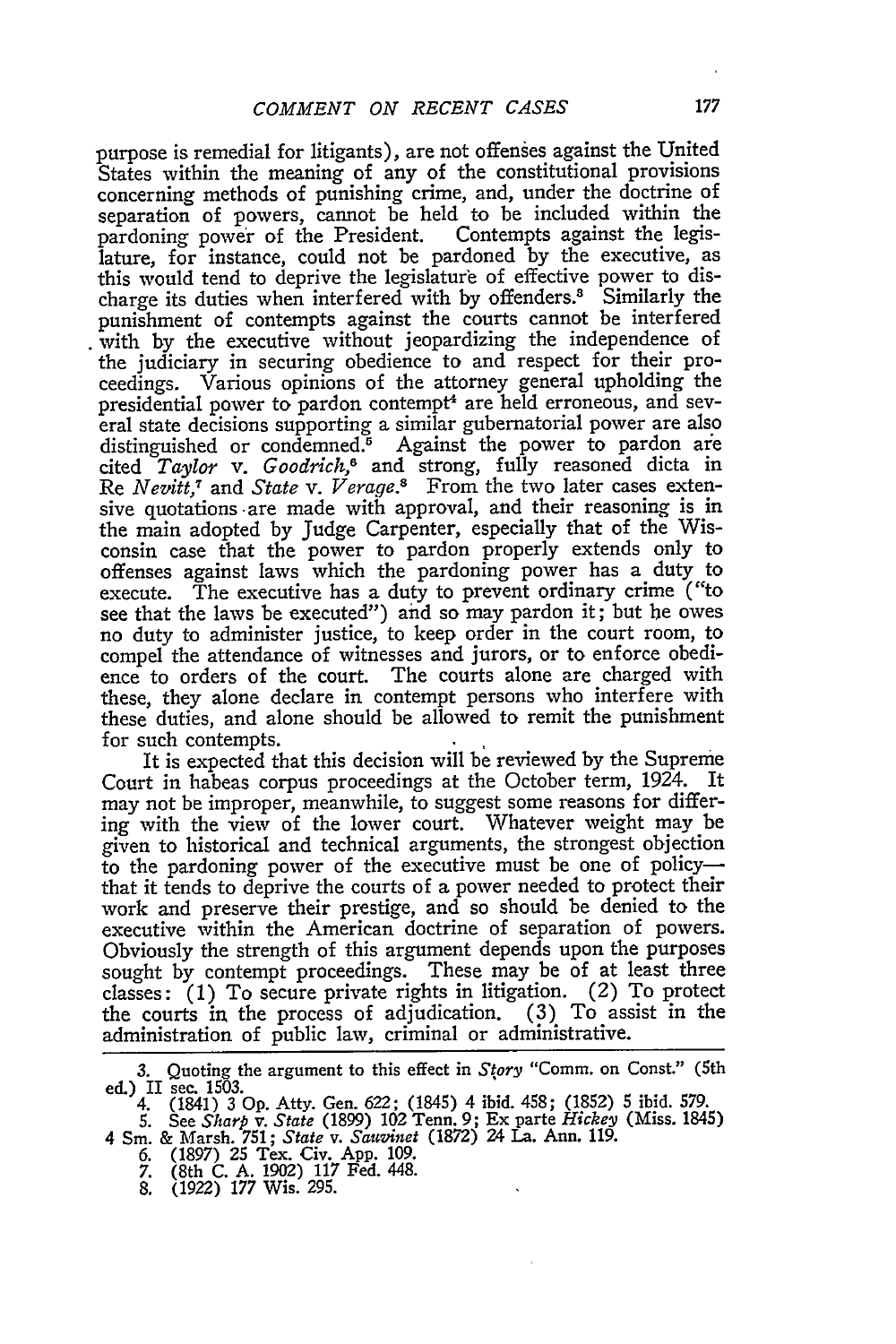Class 1-to secure private rights in litigation-includes  $(a)$  so-called civil contempt, where the coercion is remedial and the defendant may at any time purge himself by obedience, as well as *(b)* that branch of criminal contempt where the court punishes disobedience of a remedial order, when the defendant is unable to restore the *status quo ante.* The executive, of course, may not pardon civil contempt for the same reason that he may not interfere with other *remedial* processes of courts—it is an interference with private rights and remedies outside of his jurisdiction as a public executive. A non-purgeable punitive order for disobedience of a remedial order stands on a somewhat different footing. Its execution benefits a private plaintiff only indirectly as an" example to deter future disobedience of remedial orders, and it may be argued that in part, at least, it is designed to vindicate the public authority of the court. The principal case would hold it not pardonable by the executive for eral Supreme Court, on circuit, held otherwise in Re *Mullee<sup>9</sup>*-not cited by Judge Carpenter; and the same was held in *State v. Sauvinet.10*

Class 2-to protect the courts in the process of adjudication- is the one for which the most appealing arguments may be made against the executive pardoning power. Unless courts can keep order in or about their places of sitting, command sufficient public respect to assure fair hearings, compel the attendance of witnesses and jurors, and require from parties, witnesses, attorneys, and court officers generally the performance of those duties appropriate to the conduct of litigation, they lack the power of self-preservation advanced by Chief Justice White in *Marshall v. Gordon"l* as the real basis of the "inherent" power to commit for contempt. The reasons for denying the executive power to pardon contempts of this character seem as persuasive as those given by Story, supra, against pardoning legislative contempts, and it may well be that the executive power does not extend to this class of contempts. *Taylor v. Goodrich*<sup>12</sup>—where the power to pardon was denied—was of this character. Ex parte *Hickey*,<sup>13</sup> contra, semble, is distinguishable.

Class 3-to assist in the administration of public law, criminal or administrative-is the one to which the Grossman case belongs. The considerations involved here are wholly different from those in classes 1 and 2. An act that is criminal is forbidden by a court order obtained under public authority, and disobedience is punished as contempt. This may be done in a limited class of cases without a statute-e. g., public nuisances; and more widely by statute-e. g., *Eilenbecker v. Plymouth County*<sup>14</sup> (Iowa liquor law enforcement);

- 13. (Miss. 1845) 4 Sm. & Marsh. 751.
- 14. (1890) 134 U. S. 31.

*<sup>9.</sup>* (1869) 7 Blatch. 23.

<sup>10. (1872) 24</sup> La. Ann. 119.

<sup>11. (1917) 243</sup> U. S. 521, 541-43.

*<sup>12.</sup>* (1897) 25 Tex. Civ. App. 109.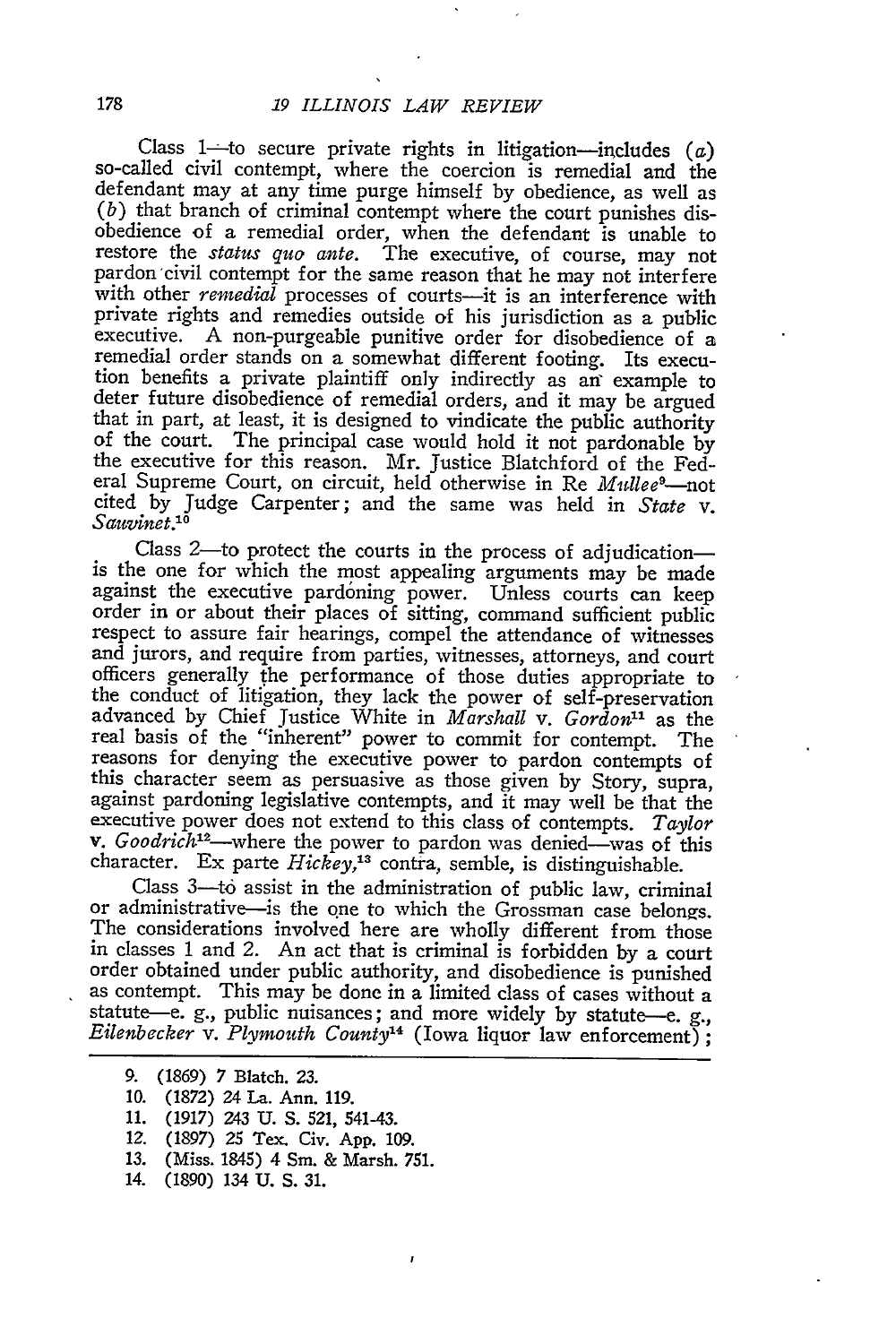Sherman Anti-Trust Act,<sup>15</sup> Clayton Act,<sup>16</sup> Volstead Act.<sup>17</sup> Or, without criminal sanctions, certain conduct, being required in a public administrative proceeding, may by statute be demanded through a court order, positive or negative, and disobedience punished as contempt-e. g., *Interstate Commerce Comm.* v Brimson<sup>18</sup>; and similar acts for the benefit of many recent federal boards and commissions-e. g., Federal Reserve Board and Trade Commission,<sup>19</sup> Tariff Commission,<sup>20</sup> Railway Labor Board,<sup>21</sup> Federal Power Commission.<sup>22</sup>

In the criminal cases the help of the court is invoked solely to secure a more speedy or effective administration of the criminal law, injunctions are issued against acts that are crimes and punishable as such, and their violation is punished, not primarily to vindicate the authority of the court nor to protect its processes of adjudication, but to deter the repetition of conduct that the legislative policy of the state has declared criminal. The reasons of policy that support executive pardons for crimes are as applicable to their punishment by contempt procedings as to their punishment by ordinary criminal proceedings, whenever the *purpose* of, the former is solely or primarily to secure the better enforcement of the criminal law. This is the avowed object of the equitable enforcement provisions of the Volstead Act, copied in policy and substance from various state prohibition acts in force for a generation or more; and, without denying the force of Judge Carpenter's argument against executive pardons for contempts of class 2 above, and possibly those of class 1, *(b),* it seems that at least the criminal enforcement contempts of class 3 might rationally and properly be distinguished. A violation of an injunction issued to prevent crime, as such, is no more necessarily a flouting of the authority of the court that issues it than of the legislature that has also forbidden it, nor is the sole control of the punishment for it in any fair sense necessary to preserve the court as an effective instrument of adjudication.

Our theory of the executive pardoning power is, in part, that there may exist reasons for remitting the punishment of crime that judges, administering somewhat precise and rigid rules, may not be at liberty freely to consider; and that the executive may give effect to public opinion in regard to the punishment of certain offenses in a way that would be improper in a judge. These reasons may be as potent when crime is punished by an equity judge in contempt proceedings as when it is punished by a common law judge after conviction by a jury. That the executive should be able to pardon both seems logically consistent and socially desirable, nor does it

<sup>15. (1890) 26</sup> St. L. 209, see. 4. 16. (1914) 38 St. L. 736-38, secs. 15-19. 17. (1919) 41 St. L. 306, 314, secs. 4, *22, 23.* 18. (1894) -155 U. S. 3. 19. (1914) 38 St. L. 734-5, sec. 11. 20. (1916) 39 St. L. 797, sec. 706. 21. (1920) 41 St. L. 472, see. 310b. 22. (1923) 42 St. L. 1448, sec. **3.**